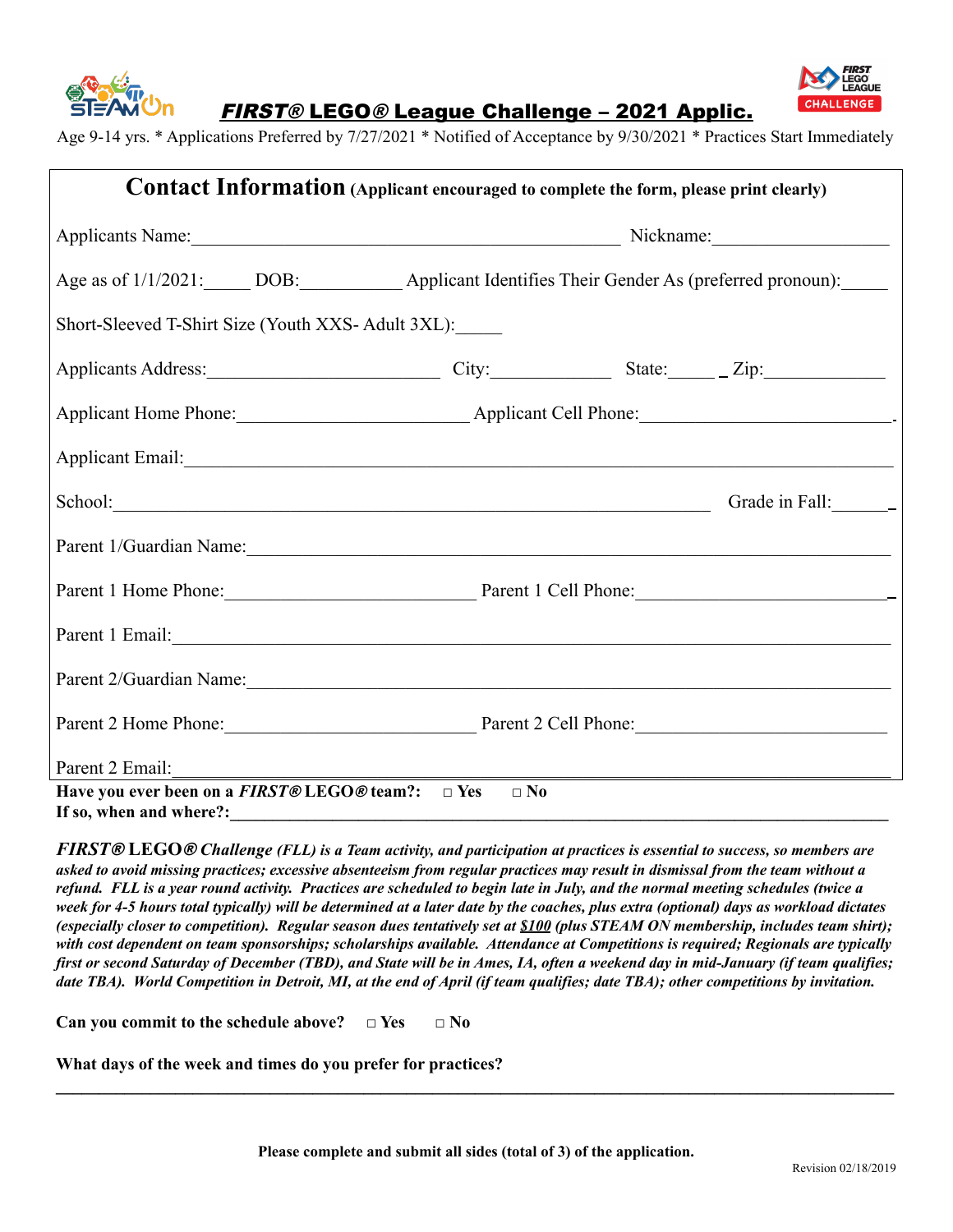

FIRST® LEGO® League Challenge – 2021 Applic.



Age 9-14 yrs. \* Applications Preferred by 7/27/2021 \* Notified of Acceptance by 9/30/2021 \* Practices Start Immediately

Using additional paper, if needed, so that it is clearly written by the applicant, please answer the following questions: O1. Please write a few sentences stating why you want to be a part of this team and how you would contribute to it.

Q2. Please list/tell us about your interests, hobbies, and talents. Have you ever been part of a school project or **participated in science fairs or team projects? What topics did you explore?**

Q3. Briefly describe the good things you bring to a team from your past experiences as a part of a team in school or **in another youth organization or sport:**

**Q4. Is there anything else you would like to share with us? If so, please explain:**

| Are you willing to dedicate 3-5 hours per week between September and December (or longer) to work with your team in                                                                                                                                         |                      |  |
|-------------------------------------------------------------------------------------------------------------------------------------------------------------------------------------------------------------------------------------------------------------|----------------------|--|
| learning and programming the LEGO@EV3 Robot to complete the tasks required in the Challenge? $\Box$ Yes $\Box$ No                                                                                                                                           |                      |  |
| Are you willing to share ideas, listen, and thoughtfully consider the ideas of others, and collaborate? $\Box$ Yes $\Box$ No                                                                                                                                |                      |  |
| Are you willing to do research and prepare a presentation that will be given to community leaders?                                                                                                                                                          | $\Box$ Yes $\Box$ No |  |
| I will treat my teammates and fellow FLL participants with disrespect and not listen to their ideas.                                                                                                                                                        | $\Box$ Yes $\Box$ No |  |
| Do you understand that FIRST® LEGO® League (FLL) is more than just robotics and that if accepted you will be asked to                                                                                                                                       |                      |  |
| do research and other development for a project/ presentation, plus community outreach?                                                                                                                                                                     | $\Box$ Yes $\Box$ No |  |
| Do you agree to uphold the FIRST® and STEAM On values, adhere to all organization policies and the team Code of Conduct,<br>and be a positive role model by setting a good example, abstaining from consumption of alcohol and illegal drugs (including all |                      |  |

**vaping),** and **having**  $\text{fun?}$   $\Box$  **Yes**  $\Box$  **No** 

**I verify with my signature that all information on my application is correct.**

**Applicant Signature: Date: Date: Date:** *Date:*